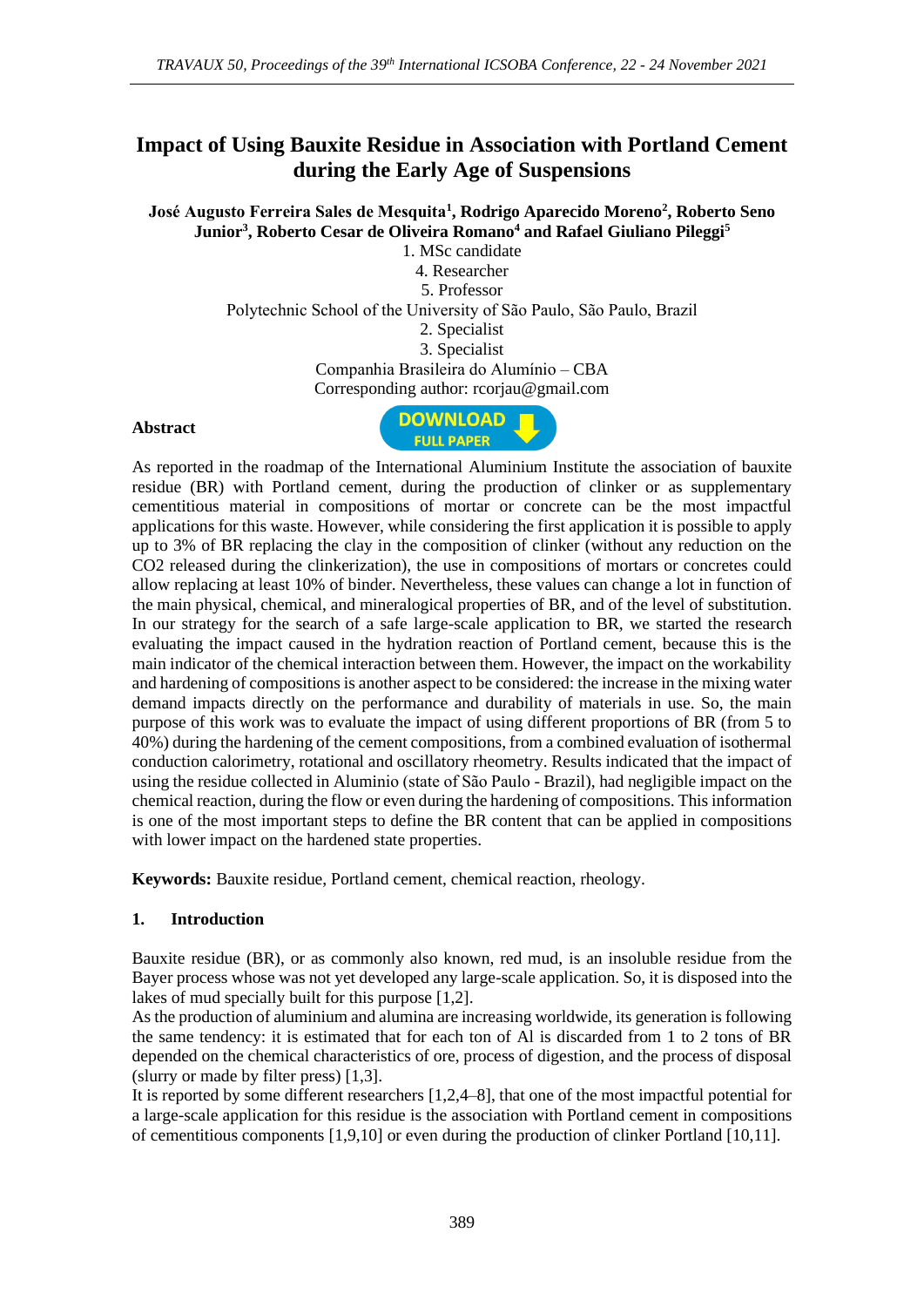Cement sector was responsible for the production of more than 3.6 billion tons of the binder in 2012 [12], representing the industrial material most used worldwide. However, during its production can be released up to 1 ton of  $CO<sub>2</sub>$  per each 1 ton of cement produced [13]. In this context, BR generated represents around 3-4 % of Portland cement production.

At the same time, cement industry is constantly looking for alternatives to reduce the impact of CO<sup>2</sup> release to the atmosphere, and some strategies reported are: improvements on the kiln efficiency, use of better fuels, application of the concepts of carbon capture and storage, and use of supplementary cementitious materials (SCM) [14]. The RoadMap [15] did by the cement association pointed out a challenge to reduce around  $33\%$  of CO<sub>2</sub> up to 2050, indicating that the most significant strategy is the use of SCMs.

By definition, supplementary cementitious materials comprise those that, in the presence of water, because they have calcium in their composition, or react with the calcium released in Portland cement hydration, set and hardens forming hydraulic products, that is, resistant to the action of water [16,17]. This name was extended to all material that, in some way, interferes with the hydration of cement, as is the case of the limestone filler that interacts with  $C_3A$  [13,18–21] or another kind of material that could promote the nucleation effect for the grow of hydrated compounds.

Although there are many types of SCMs (slag, silica fume, metakaolin, fly ash etc.), they are scarce resources to attend the demand of the Portland cement production, due to logistic aspects or availability of each material [22].

Additionally, the replacement of Portland cement by different kinds of SCM is not trivial, because they have different physicochemical and mineralogical characteristics, and its association promotes different microstructural development during the hardening, and performance in use [2,13,23][. Figure](#page-1-0) 1. , adapted from the work of Lothenbach *et al* [13], illustrates a ternary diagram of calcium oxide, silica, and alumina content for the SCM commonly used in the present days. The ratio between these chemical species in the composition of bauxite residue evaluated worldwide was also illustrated, to indicate that if BR will be used as a SCM, can be a product characteristics different from the others [3,24].



<span id="page-1-0"></span>**Figure 1. A) CaO–Al2O3–SiO2 ternary diagram of cementitious materials, B) hydrate phases in the CaO–Al2O3–SiO2 system. Adapted of Lothenbach et al [13], using bauxite residue.**

Association of any mineral addiction with Portland cement is important have a three characteristics chemical: Calcium, aluminates, and silicates; that in association with Portland cement improve the hydrates formation of thugs. In this case, bauxite residue is rich in aluminates,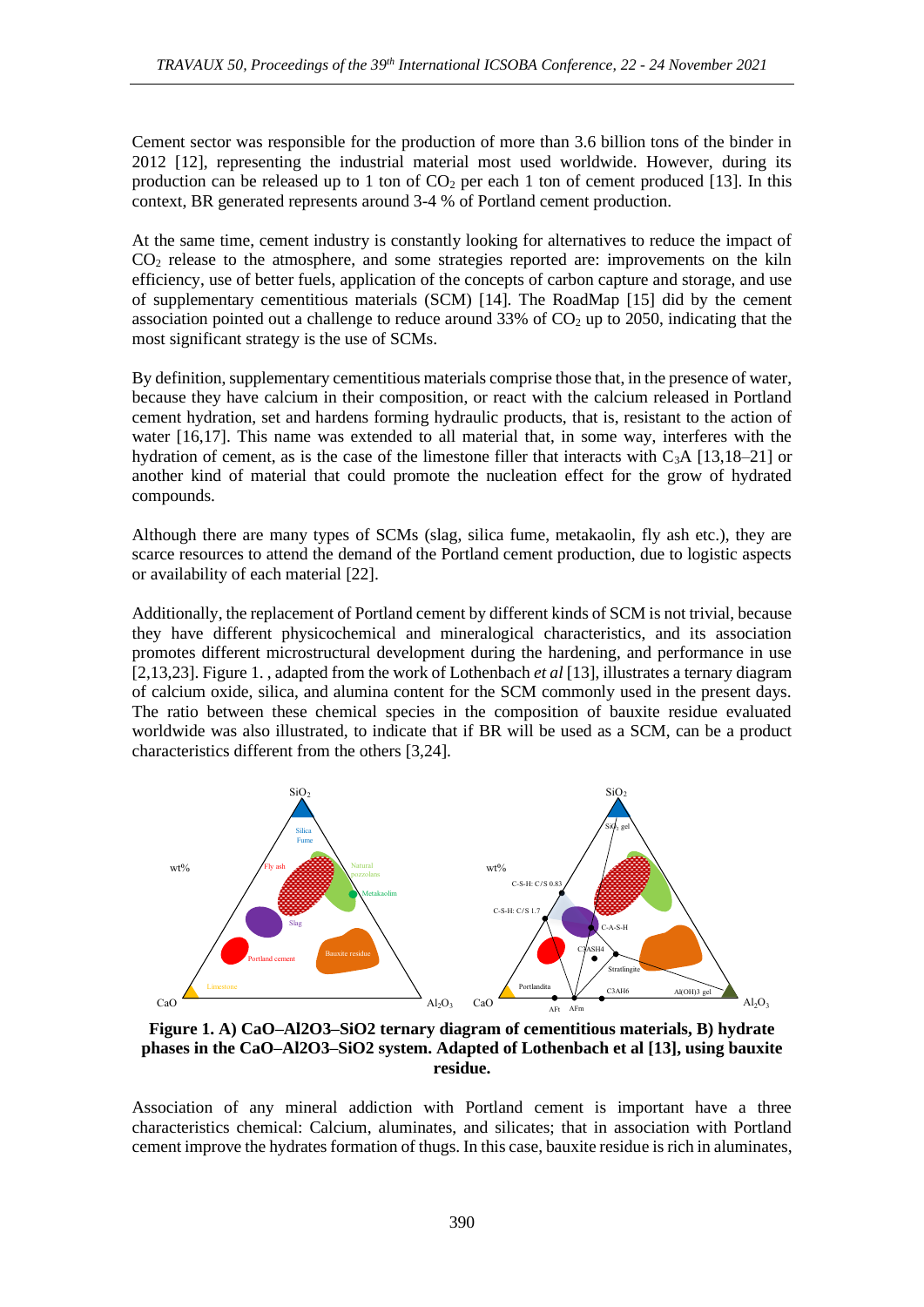### **5. Acknowledgements**

The authors are thankful to CBA – Brazilian Aluminium Company, and to Laboratory of Microstructure and Ecoefficiency of Materials, by the financial support to carry out this work.

### **6. References**

- 1. H. Zeng, F. Lyu, W. Sun, H. Zhang, L. Wang, and Y. Wang, "Progress on the Industrial Applications of Red Mud with a Focus on China," *Minerals*, vol. 10, no. 9, p. 773, Sep. 2020.
- 2. R. C. de O. Romano, J. A. F. S. Mesquita, H. B. Montefusco, G. P. Brasileiro, G. H. U. Muniz, M. A. Cincotto, and R. G. Pileggi, "Impact of Using Bauxite Residue in Microconcrete and Comparison with Other Kind of Supplementary Cementitious Material," in *35th Conference and Exhibition ICSOBA*, Hamburgo, 2017, pp. 505–518.
- 3. R. C. de O. Romano, "Propriedades químicas, reológicas e estado endurecido de composições de cimento Portland e diferentes materiais cimentícios suplementares." 2020.
- 4. K. EVANS, "The History, Challenges, and New Developments in the Management and Use of Bauxite Residue," *J. Sustain. Metall*, vol. 2, pp. 316–330, 2016.
- 5. R. C. de O. Romano, C. C. Liberato, M. Montini, J. B. Gallo, M. A. Cincotto, and R. G. Pileggi, "Evaluation of Transition from Fluid to Elastic Solid of Cementitious Pastes with Bauxite Residue Using Oscillation Rheometry and Isothermal Calorimetry," *Appl. Rheol.*, vol. 23, no. 2, Apr. 2013.
- 6. R. C. de O. Romano, J. A. F. S. de Mesquita, H. M. Bernardo, D. A. Niza, M. H. Maciel, M. A. Cincotto, and R. G. Pileggi, "Combined evaluation of oscillatory rheometry and isothermal calorimetry for the monitoring of hardening stage of Portland cement compositions blended with bauxite residue from Bayer process generated in different sites in Brazil," *Rev. IBRACON Estrut. E Mater.*, vol. 14, Jan. 2021.
- 7. A. L. Fujii, D. dos Reis Torres, R. C. de Oliveira Romano, M. A. Cincotto, and R. G. Pileggi, "Impact of superplasticizer on the hardening of slag Portland cement blended with red mud," *Constr. Build. Mater.*, vol. 101, pp. 432–439, Dec. 2015.
- 8. C. Klauber, M. Gräfe, and G. Power, "Bauxite residue issues: II. options for residue utilization," *Hydrometallurgy*, vol. 108, no. 1, pp. 11–32, Jun. 2011.
- 9. S. Wang, H. M. Ang, and M. O. Tadé, "Novel applications of red mud as coagulant, adsorbent and catalyst for environmentally benign processes," *Chemosphere*, vol. 72, no. 11, pp. 1621–1635, Aug. 2008.
- 10. M. S. S. Lima, L. P. Thives, V. Haritonovs, and K. Bajars, "Red mud application in construction industry: *review of benefits and possibilities*," *IOP Conf. Ser. Mater. Sci. Eng.*, vol. 251, p. 012033, Oct. 2017.
- 11. R. R. Lourenço, "UNIVERSIDADE FEDERAL DE SÃO CARLOS CENTRO DE CIÊNCIAS EXATAS E DE TECNOLOGIA PROGRAMA DE PÓS-GRADUAÇÃO EM CIÊNCIA E ENGENHARIA DE MATERIAIS," p. 194, 2013.
- 12. F. N. Stafford, A. C. Dias, L. Arroja, J. A. Labrincha, and D. Hotza, "Life cycle assessment of the production of Portland cement: a Southern Europe case study," *J. Clean. Prod.*, vol. 126, pp. 159–165, Jul. 2016.
- 13. B. Lothenbach, K. Scrivener, and R. D. Hooton, "Supplementary cementitious materials," *Cem. Concr. Res.*, vol. 41, no. 12, pp. 1244–1256, Dec. 2011.
- 14. V. M. John, B. L. Damineli, M. Quattrone, and R. G. Pileggi, "Fillers in cementitious materials — Experience, recent advances and future potential," *Cem. Concr. Res.*, vol. 114, pp. 65–78, Dec. 2018.
- 15. SNIC, "Roadmap tecnológico do cimento," 2020. [Online]. Available: http://snic.org.br/relatorio-roadmap.php. [Accessed: 07-Oct-2020].
- 16. R. Snellings, "A rapid, robust and relevant R3 Mater. Journal test for supplementary cementitious materials.," *ACI Materials J.*, vol. 116, no. 4, 2019.